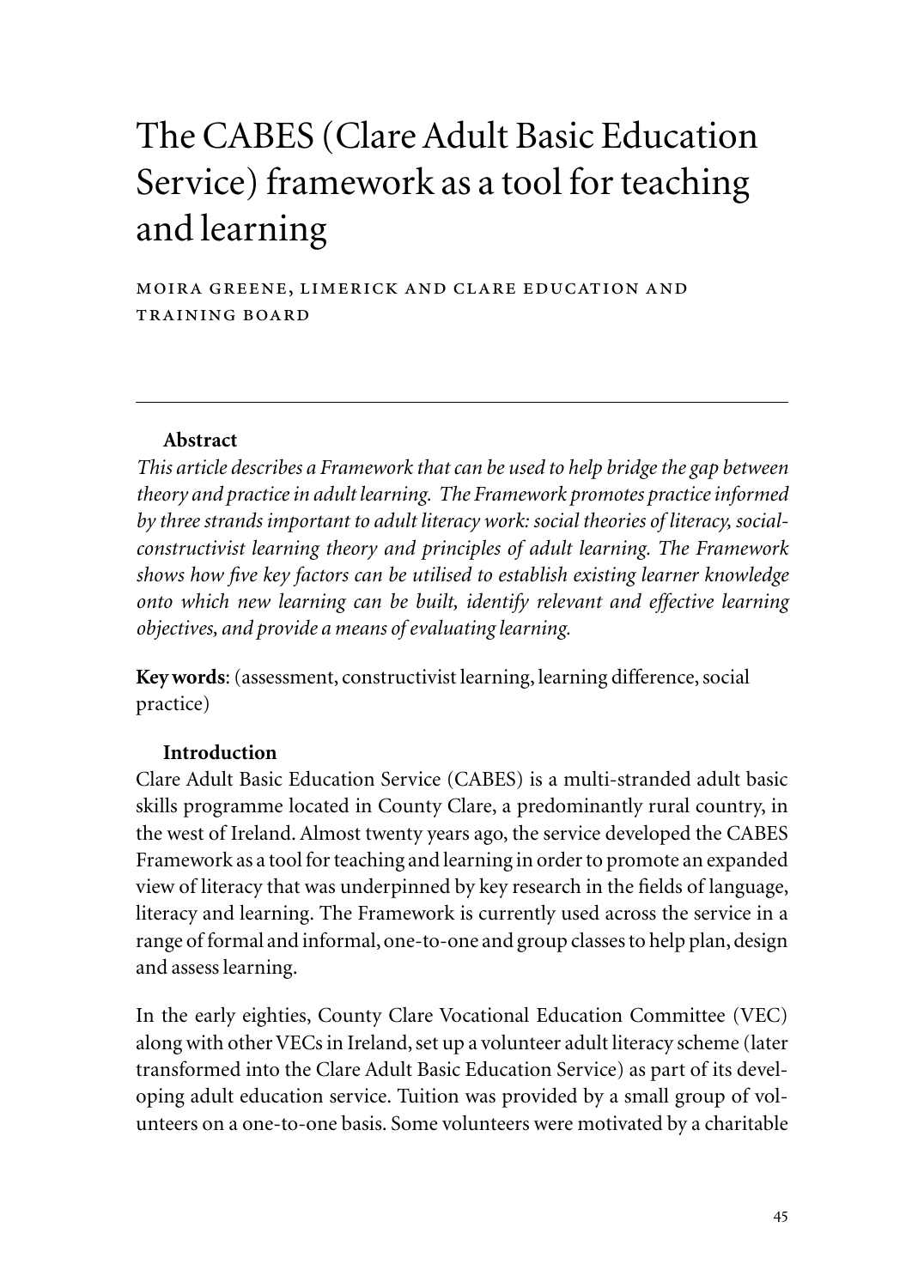concern to help the less fortunate or a desire to 'share the gift of reading'. Others were deeply aware that economic, social and educational inequalities were disproportionately evident in the population of adults presenting with literacy difficulties (Kelleghan *et al*, 1995; Smyth, 1999). They believed that literacy was a social justice issue, akin to education as a basic human right (NALA, 2011). Very few had any experience of adult education or adult literacy tuition. Often their only experience was their own memories of learning.

In the basic training provided by the service, tutors were given an introduction to adult education principles and a number of recommendations for teaching literacy skills. Tutors were encouraged to actively involve the learner in setting relevant concrete learning goals and planning their own learning. For example, for planning, tutors were advised to use a goal-oriented approach derived from the Adult Literacy Basic Service Unit (ALBSU) Progress Profile used in the United Kingdom. Key planning questions included: Where do I want to go? What do I need to learn? How am I going to get there? (ALBSU, nd) (This goal-oriented 'backwards planning' model was later adopted in the CABES Framework). Examples of practical and relevant learning goals identified by learners included reading the local newspaper, helping children with homework, filling forms, writing cheques and composing letters.

While in adult literacy work today, an understanding that literacy involves more than skills is broadly accepted (NALA, 2005; PIAAC, 2009, DES, 2013), at the time literacy was understood as a discrete set of skills which once learned could be applied universally. In the basic training, a big emphasis was placed on word recognition, with methodologies including oral reading, building word attack skills using e.g. phonics, Dolch list, social sight words, developing a personally relevant vocabulary. Work on spelling skills, dictionary skills, basic grammar and punctuation was also stressed. Tutors were encouraged to build these skills using either real life materials (often simplified) familiar to and reflecting the interests of the learner or personal texts developed from the learner's own language experience.

Similar to the experience of other literacy schemes, progress in developing the desired literacy skills was often slow, but most learners seemed to benefit in terms of self-confidence and feeling better about their ability to learn (Street, 1995). Indeed, the emerging view was that literacy progress was not really possible without these. Assessment, when it took place, was very informal. Progress was noted through informal record keeping and reviews.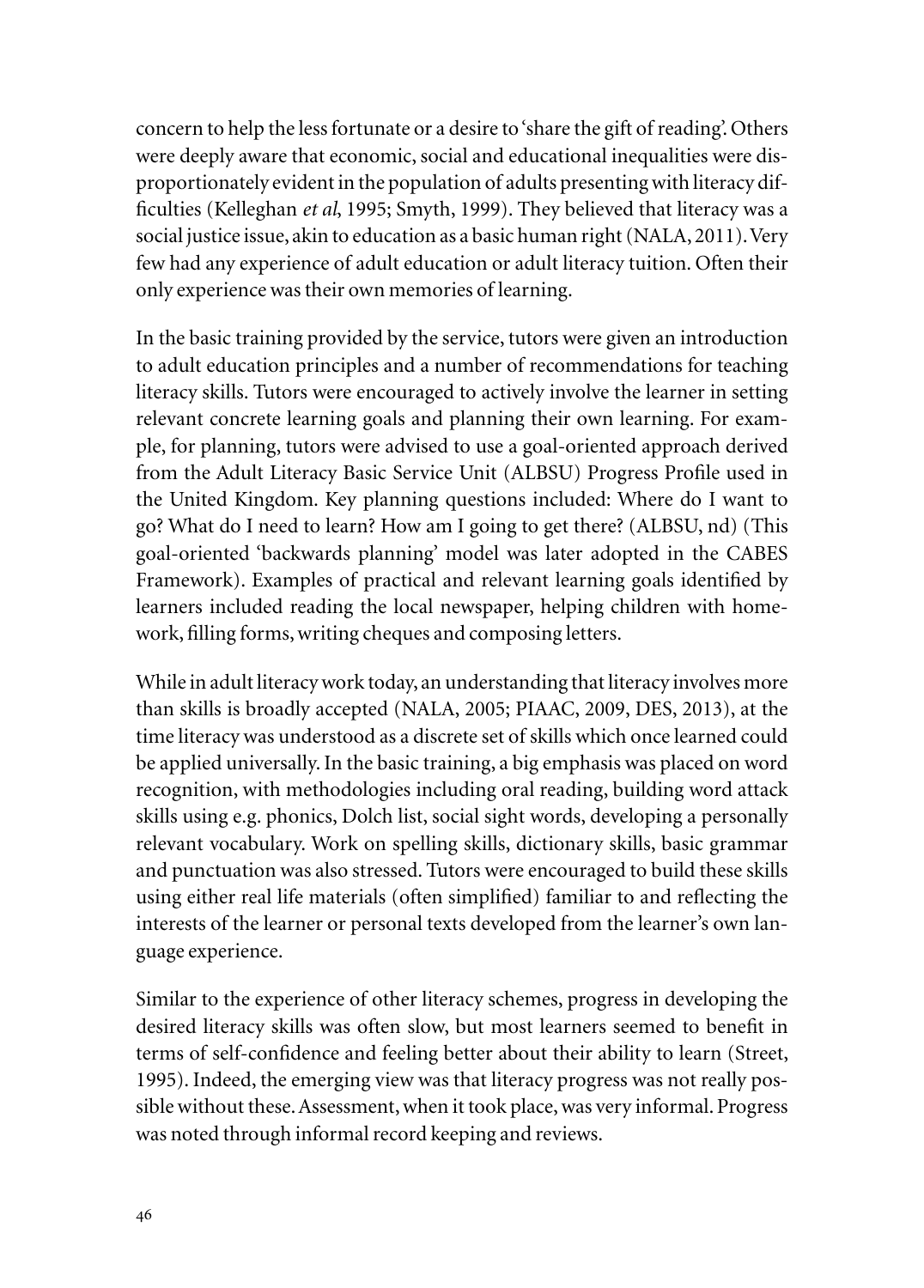In the nineties, a number of developments took place which significantly changed the shape of the literacy service. First, research collectively known as the New Literacy Studies (NLS) challenged the prevailing view that literacy should be understood as a neutral and discrete set of skills that should be taught systematically in isolation and then applied universally. The focus of much of this research was on studies of how reading and writing were used in social practice (Barton, 2007). NLS researchers argued that literacy was not a single entity but a collection of multi – literacies (Street, 1994), literacy events and practices shaped by the wider social and cultural contexts within which they were created (Barton and Hamilton, 1998; Barton, Hamilton and Ivanic, 2000). Moreover, since social practices are not 'neutral', neither are literacy practices (Street, 1994). The term 'new literacies' has since been expanded to encompass the 'new literacies' of the digital age (Leu, 2013) along with the increasingly multi-modal nature of literacy practices (Kress, 2003).

The concepts of multiple literacies and literacy practices helped to make sense of local experience. Ireland was entering an era of rapid social change brought about by economic growth and technological innovation. It seemed that, if people's lives were becoming more complex, so were literacy practices. Increasing numbers of learners were seeking help, but for different reasons. Some learners wanted help using new technologies (mobile phones, computers, automated services such as ATMs). Other learners sought help to cope with workplace demands e.g. the introduction of regulatory exams, new technology, qualifications for previously low-skilled jobs. There were also requests for English language classes, first from newly arrived refugees/asylum seekers and later lowskilled migrant workers who had been attracted to Ireland's growing economy.

The other major change in this period resulted from the publication of OECD's International Literacy Survey (1997) which placed Ireland second last in a group of twenty nations. Close to 25% of adults who completed the survey were assessed at the lowest level of literacy, below that considered 'functional' in the growing 'Knowledge Society' (OECD, 1997). Concerns about the adult literacy problem in Ireland were elevated significantly and the Adult Literacy Development Fund was established. The National Adult Literacy Agency increased its awareness campaign, raising the visibility of literacy as a problem shared by many (NALA, 2011).

The result was that more and more learners began to come forward. However, new literacy learners were presenting with new problems. Many learners had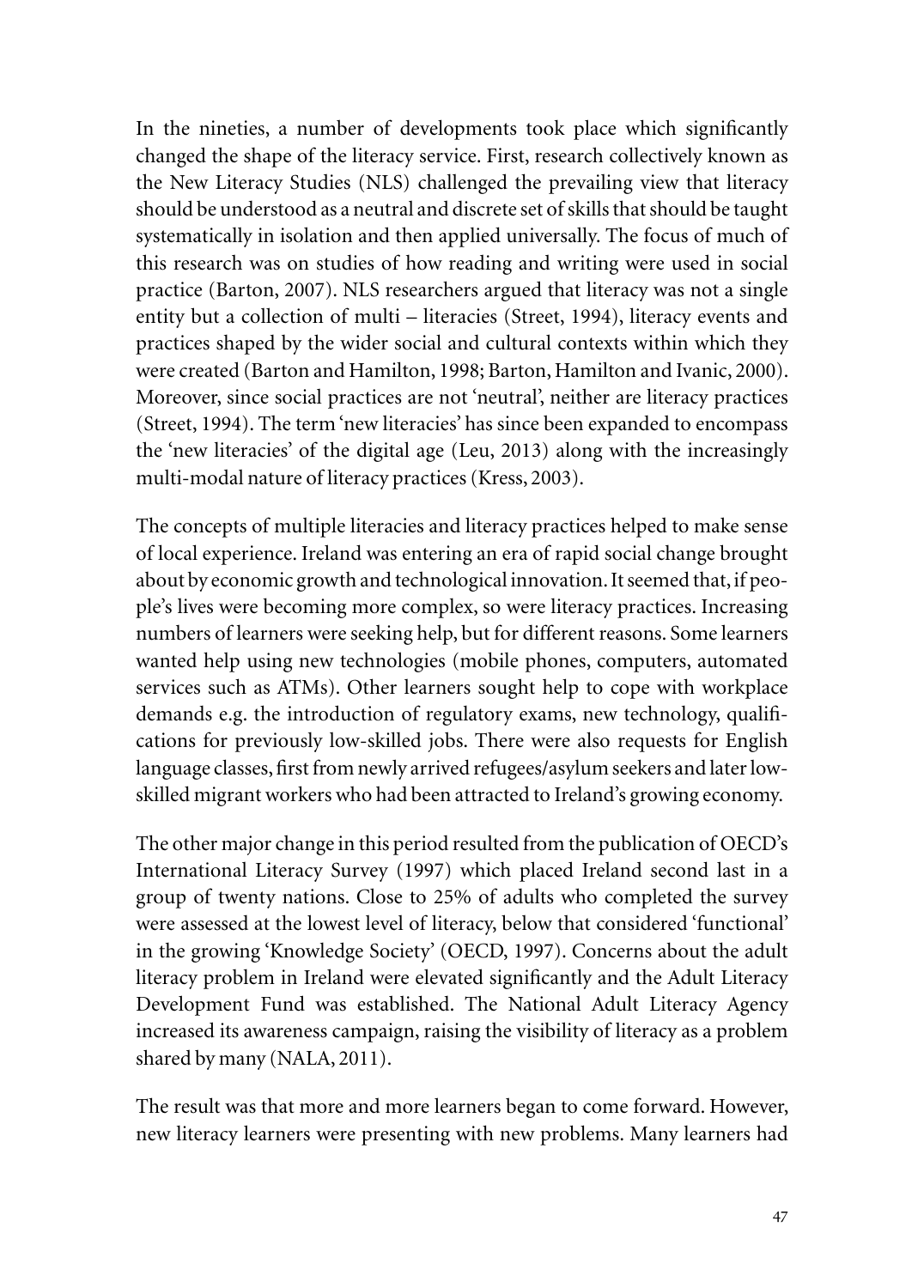word recognition skills and some fluency in their everyday reading, but they struggled with texts in new and challenging contexts. Difficulties included navigating unfamiliar text structures, using new technologies, collating information from multiple sources and writing for different purposes, especially in more formal situations. Their anxiety was further compounded when their experience took place in a social situation, e.g. the workplace or public service venue.

It was clear that the one-to-one volunteer model would not be able to cope with either the numbers or the complexities of emerging literacy needs. At this time, the Clare service made the decision to move away from skills-focussed tuition to a themed literacy approach that contextualised literacy within social contexts. The service began to develop models of group tuition built around shared learner goals, e.g. Preparation for Driver Theory, using new banking facilities, helping with homework, active citizenship etc. This new 'themed literacy' approach proved very popular with learners.

However, practitioners were concerned that the new group model would remain true to the 'learner-centred' focus that had been the basis for literacy work in the previous decade. This presented a new challenge because, although aiming for a shared goal, the learners were not necessarily at the same starting point. Also, there remained the need to expand the perspective on literacy and introduce new strategies underpinned by the growing field of literacy research. To meet these key challenges, the CABES Framework was developed.

# **The CABES Framework**

In addition to the influence of New Literacy studies, the Framework is interwoven with ideas from social and constructivist learning theory and the guiding principles of adult learning. Constructivist theory itself is looked at from a number of different perspectives which have informed adult literacy work, e.g. Dewey's inquiry based learning, Bartlett's schema theory, Rosenblatt's transactional/reader response theory, Flavell's metacognitive awareness (Tracey & Morrow, 2006). At the same time, constructivists share the view that learning is an active process in which learners use what they know already to engage with, reflect on and make sense of new understandings and skills.

Social constructivism, a branch of constructivism, proposes that the learner's active construction of knowledge is mediated by socio-cultural experience. A strong voice for socially constructed knowledge is that of Russian psychologist Lev Vygotsky (1978). Though his research focussed on children, Vygotsky's key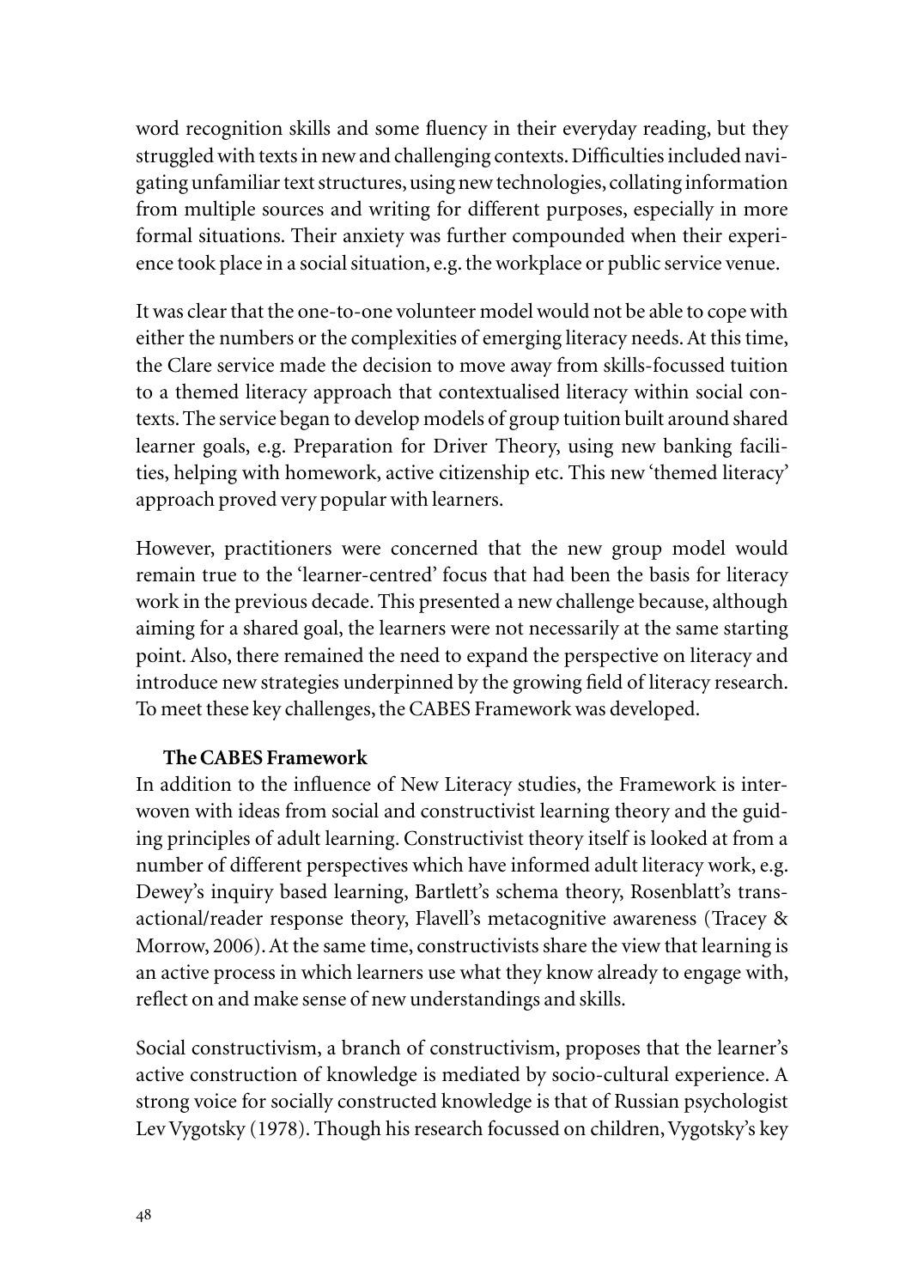point is that learning happens through social interaction, an idea that readily fits with the interactive environments of adult learning (e.g. group work, project based learning, peer learning etc.)

In Vygotsky's theory, the ideal space for socially interactive learning to take place is in the Zone of Proximal Development (ZPD). This space provides the right balance between challenge and support. It marks a reasonable distance between what a learner knows and can do now and the goal that they desire.

It could be said that the ZPD establishes the space where learners can be active participants (not passive recipients) in the learning experience, a guiding principle of adult learning. A course within the learner's ZPD is one that:

- recognises and builds on the learner's prior knowledge and experience;
- takes place in a learning environment in which the learner can actively participate;
- provides a safe and attractive distance between what the learner knows and can do and where he/she wants to go.

Another key principle of adult learning is that learners are 'goal oriented'. The Framework helps learners to be goal-oriented by focussing attention on the learning destination and what is needed to get there. Overall, the CABES Framework reflects good adult education practice by placing the learner at the centre of their own learning experience, recognising and valuing their experience, involving them directly in planning and assessment, and, in doing so, helping to empower them as adult learners (NALA, 2005).

# **The Framework's Design**

The CABES Framework encourages consideration of five distinct yet interlinked factors that impact on the learning experience:

- Background knowledge
- Familiarity with texts and technologies (and other learning tools)
- Language practice (verbal and mathematical)
- Social experience
- Self-awareness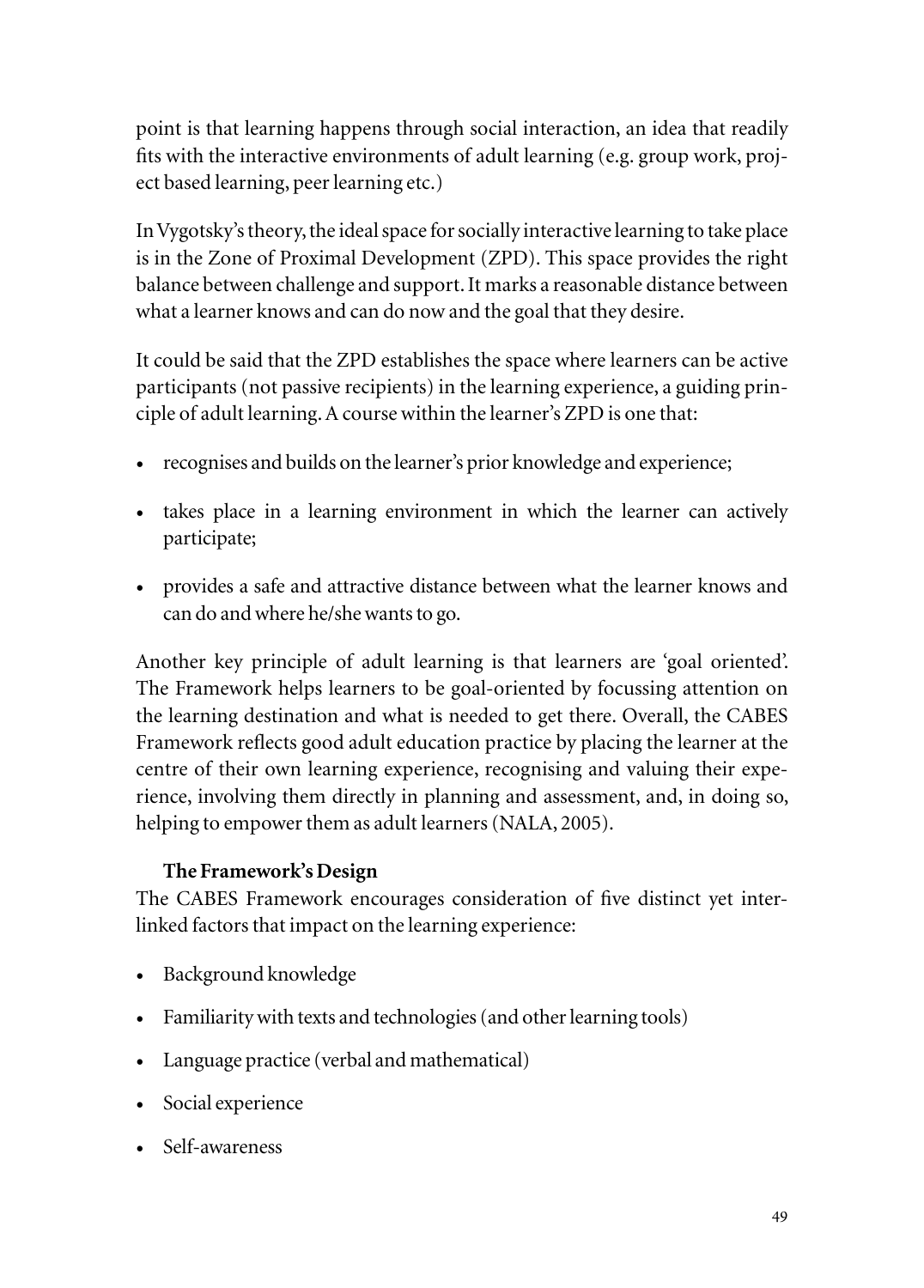The five factors in the CABES Framework provide a bridge between theory and practice because they are rooted in theory, yet visible in everyday practice.

## *Background Knowledge*

Research has shown that reading comprehension is a constructive process that draws on previous knowledge and experience which is organised, stored and retrieved in the brain through the use of mental models or 'schemata'(Bartlett, 1932; Rumelhart, 1980 cited in Tracey and Morrow, 2006). Schemata can reflect shared cultural experience as well as individual experience. They can be formed and reformed without conscious awareness. New information and experiences can be added to, accommodated in existing schema, or if too different, may result in the formation of a new schema (Tracey and Morrow, 2006).

In literacy practices, learners 'construct meaning' by linking what they already know to new ideas and experiences (Hughes and Schwab, 2010). Learners' background knowledge can include, for example:

- general knowledge (e.g. about family, community, culture, work practices etc.),
- subject/topical knowledge (e.g. terms, concepts, factual information),
- 'how to' knowledge and problem solving experience,
- attitudes and beliefs about learning and life.

Choosing texts and pacing learning activities to take account of a learner's prior knowledge is one way to locate learning within the learner's ZPD. Occasionally, tutors find that learners are operating from some misconceptions which can inhibit learning. Moreover, identifying and reflecting on background knowledge also raises tutor's awareness that, especially in literacy classes, sometimes even basic knowledge about a topic cannot be assumed.

# *Familiarity with texts and technologies (and other learning tools)*

The word 'text' here refers to written or visual communication with a purpose. Texts today use different media, come in different forms, shapes, and styles, and incorporate a variety of communication modes, often within a single text. They are produced using different technologies for a multitude of purposes. Increasingly, texts are becoming multi-modal contexts, using written, spoken and visual information from various combinations of printed material, digital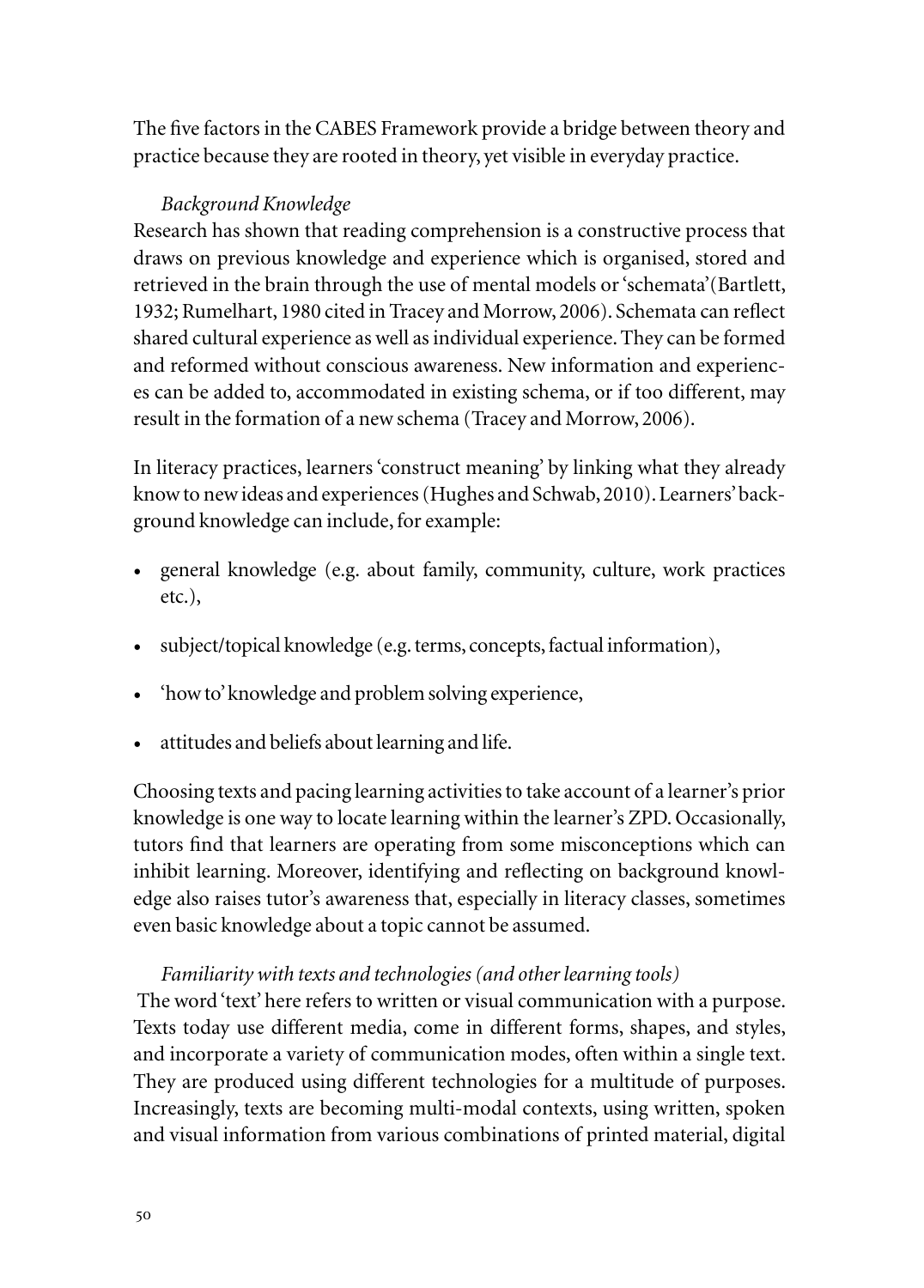interfaces, telephone conversations and face-to-face discussions (Barton and Tusting, 2005; Kalantzis and Cope, 2012).

Text meaning is constructed not only in the language of the text but in text form, structure, design, use of visuals, graphs, logos, focal points, directional indicators, use of space, even the text's materiality. Identifying and understanding meanings embedded in these textual elements requires strategies additional to traditional text 'decoding' (Kalantzis and Cope, 2012; Kress, 2003).

Different text genres have commonly identifiable characteristics of language, structure and conventions. Recognising different kinds of texts and knowing their text conventions helps the reader to distinguish text purposes and select appropriate strategies for navigating and finding meaning. Individuals are always most comfortable with those texts that they use regularly in circumstances with which they are most familiar. In these texts, learners know what to look for (purpose) and how to do it (strategy) (Barton, 2007).

Learners with limited text experience will need to spend more time learning about different text forms, features and conventions, developing strategies for that text (e.g. navigational clues, use of graphic organisers, changing direction) and making connections between texts. This will help to gradually build up a text repertoire. The process is not static, but ongoing. Literacy practices change as life experiences change, so engaging with new types of texts and text purposes, whether independently or with support, is a lifelong process.

#### *Language Practice*

One longstanding recommendation in adult literacy teaching has been to use the learner's own language experience to create texts for the learner to read. The advantage to using self-generated texts was that the learner was engaged in the creation of the text and that the language and context would be familiar. However, in everyday social practice multiple forms of language are used; some are colloquial and familiar, many others are more formal and distant from the learner's experience. The more formal language structures are often connected with institutional or 'imposed' literacy practices which language experience texts do not prepare the learner for using (Barton, 2007).

There is immense variation in the use of language (verbal and mathematical) for different social purposes and within different text formats, e.g. choice of vocabulary, use of grammatical forms, sentence complexity, formulas and rou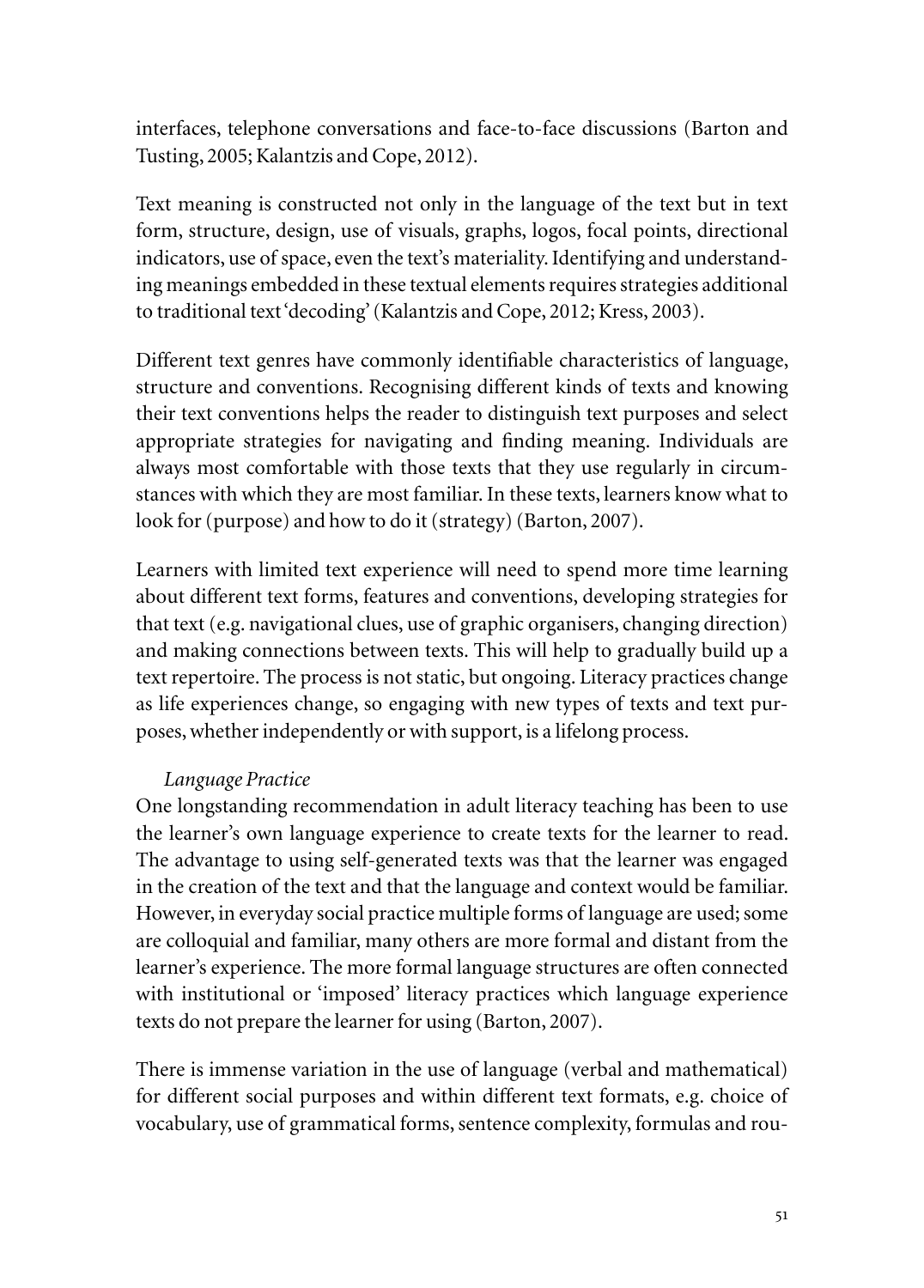tine phrases, use of social and cultural conventions. Learners need to be able to identify not simply the elements of language (vocabulary, sentence structure, grammar and punctuation), but how these elements work in specific contexts (Hughes and Schwab, 2010).

## *Social Experience*

There is now a 'shared recognition that learners need to develop a range of literacy capabilities that allow them to engage effectively within educational, workplace, leisure and community settings' (Wyatt-Smith and Elkins, 2008 p 901). In other words, literacy is now recognised as encompassing knowledge, skills **and** processes of 'socialisation' into literacy practices. All individuals and communities are 'socialised' into some literacy practices and not others. Wider opportunities to engage in literacy practices, and particularly to engage in practices that are highly valued in a society, promotes confidence as well as 'literacy mobility'.

Moreover, adult education courses typically place a high emphasis on learning through social interaction. Learners may be given case studies or problems to solve that engage learners both inside and outside the classroom. Group work may involve both face-to-face class discussion and the use of social media. Some learners may find this type of interaction a distinct mismatch from previous learning experiences and so struggle to 'fit in'.

There are also social and vocational contexts outside the classroom to consider. For deeper learning to be consolidated, learners need to have opportunities to apply and adapt learning to complete tasks and solve problems in real situations. Learners who are anxious about social interactions within the classroom are probably less likely to engage in corresponding 'real life' activities where they could apply their learning in the wider world. Without 'real life' application, learning is unlikely to be sustained over time (Oates, 2002).

# *Self-awareness*

Thirty years ago, literacy practitioners observed that progress for literacy learners was as much about self-confidence and self-efficacy in learning as it was about gaining particular skills (Charnley and Jones, 1987; Street, 1995). Significant research has since demonstrated the importance of learners developing greater awareness of both their own ways of knowing (meta-cognitive awareness) and how their emotions can affect learning (Krathwohl, 2002; Dirkx, 2011). Moreover, 'learning to learn', that is understanding and develop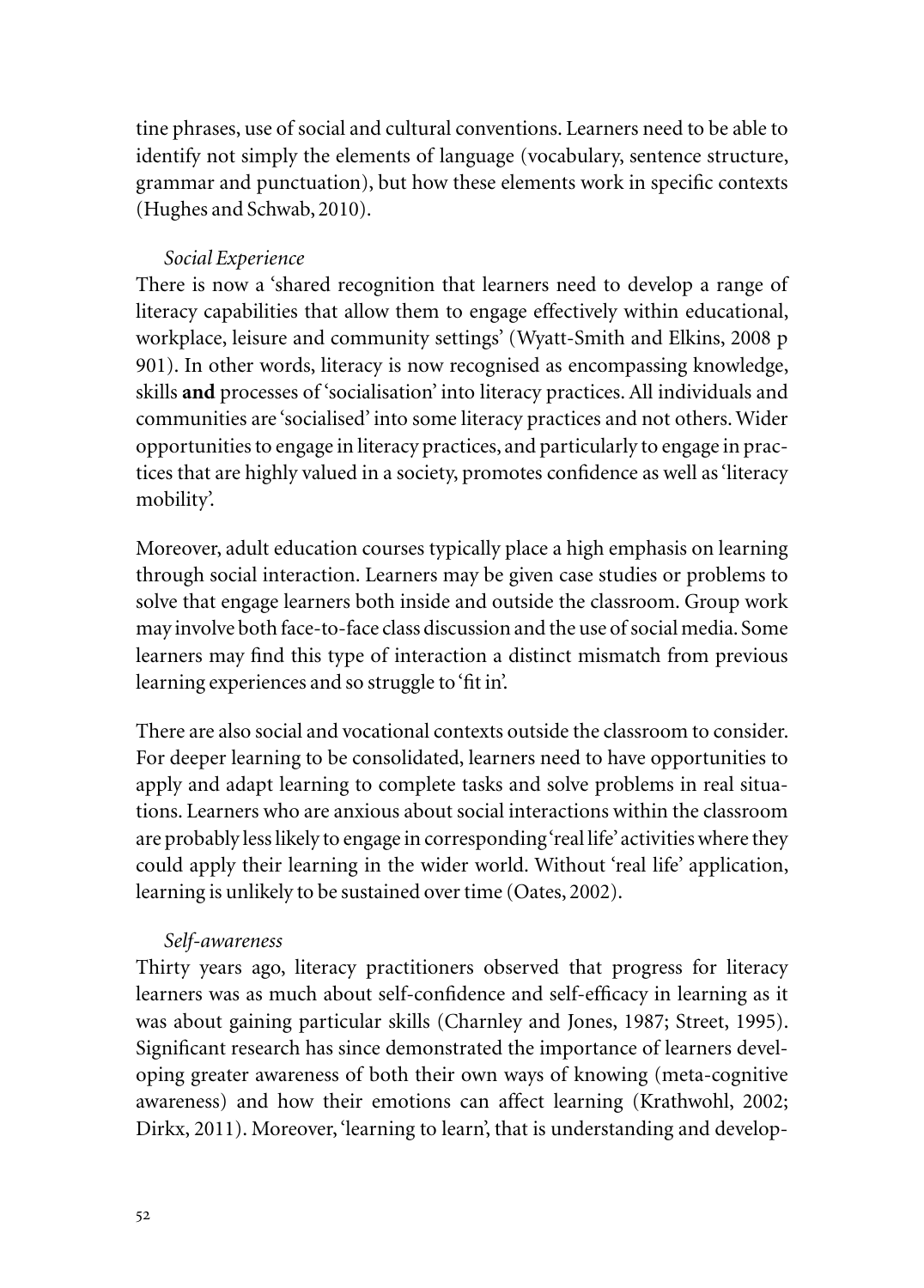ing appropriate learning strategies, is essential for enhancing and supporting skill transfer and adaptability (Oates, 2002).

Metacognitive awareness means that a learner understands his or her own thinking processes and recognises that there are different pathways to learning (Tracey and Morrow, 2006). This includes being able to identify prior knowledge relevant to a task and utilise effective strategies for learning and problem solving. It also means that learners can reflect on their learning, revise strategies and monitor their progress, identify weaknesses and ask for help.

Learners with self-awareness also know that attitudes and emotions impact on learning both positively and negatively. They know that strong motives and desires can stimulate and energise their learning, while learner anxiety (as result of low confidence, previous negative experiences, e.g. fear of failure) inhibits learning (concentration, memory, willingness to take risks, attitudes) (Dirkx, 2011). This self-knowledge helps them to be more aware of their own 'learning issues' and also to be more understanding about the needs of fellow learners.

Considering these five factors together builds a picture of the learner's starting point or learning readiness, gives an indication of ZPD and reachable goals. This information is essential for a tutor to be able to plan effectively for learner needs and differences, including embedding relevant 'soft skills' and can also provide a template for evaluating learning progress.

# **How the CABES Framework is used in practice**

The Framework adopts a goal-oriented or 'backwards planning' model widely used in adult literacy work. Each of the five key factors outlined in the CABES Framework are considered first in the context of an identified learning destination (What is needed to get where I want to go?) (see Table below). These are filled in the column on the right.

The learner can then consider his or her own resources with a good understanding of what is needed to achieve a goal. The tutor and learner explore the learner's current experience (Where am I starting out from? What resources do I have already?) These are filled in the column on the left.

The two reflections are then compared. The tutor and learner identify where the gaps are and what needs to be worked on (What more do I need to get there?). These are filled in the middle column. They will form the basis of the Individual Learning Plan. If the gap between where the learner wants to go and where he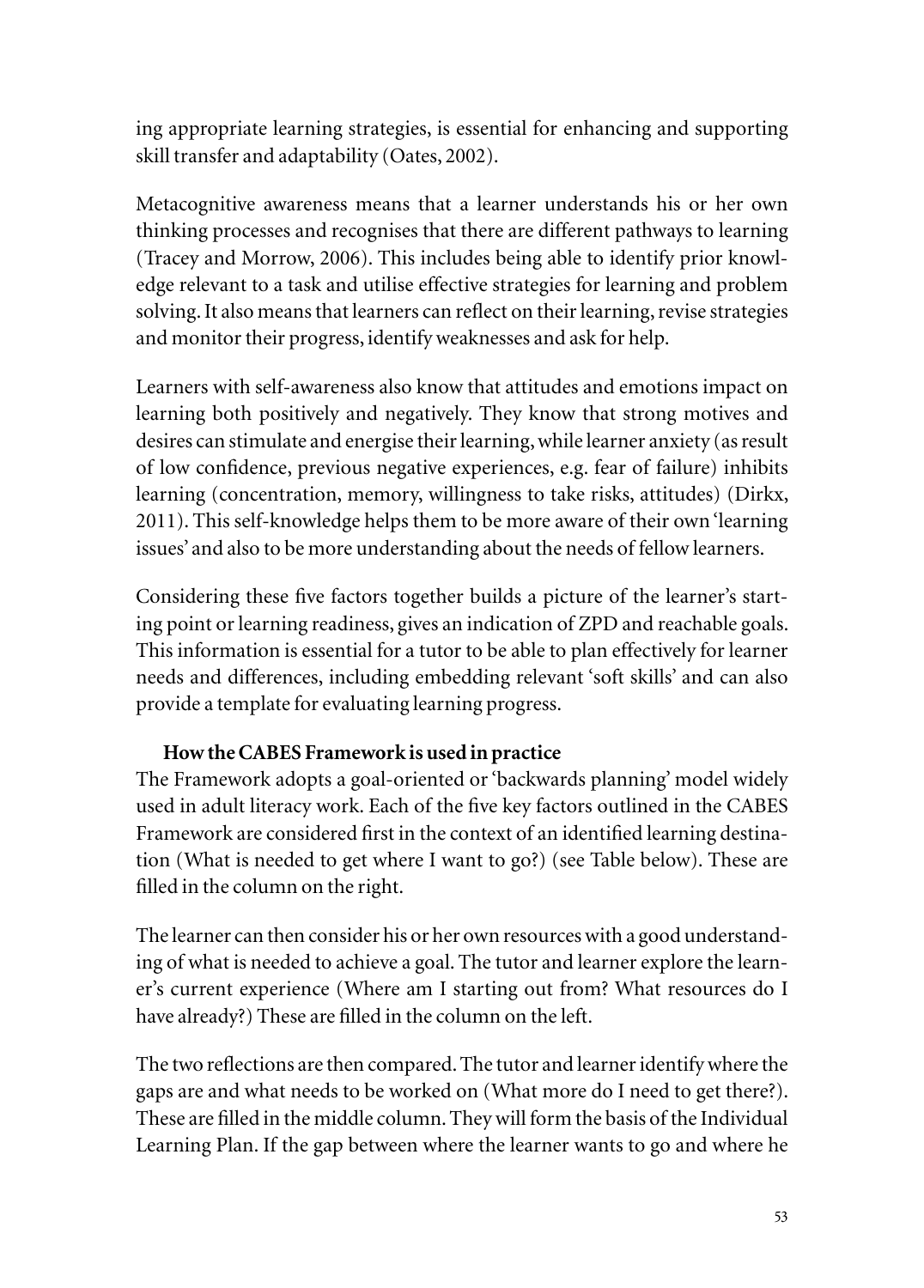or she is starting out from is too great, the tutor may advise revising a goal into smaller, more achievable steps.

Alternatively, a tutor working with groups towards Quality and Qualifications Ireland (QQI) accreditation might first develop a Group Learning Plan in consultation with the learners and then customise for individual learners over the first few weeks of the course. For example, five ITABE (Intensive Tuition in Adult Basic Education) learners may share a common goal, such as working towards QQI accreditation, but the contents of their individual learning plans, based on the information from the Framework, will show individual differences.

When the plan is complete, the learner will be able to see that by taking what he or she knows and can do already and adding to that store of knowledge, skills and competences through learning, the goal can be achieved. The CABES framework can be used in initial assessment and planning and then revisited to guide formative and summative assessment.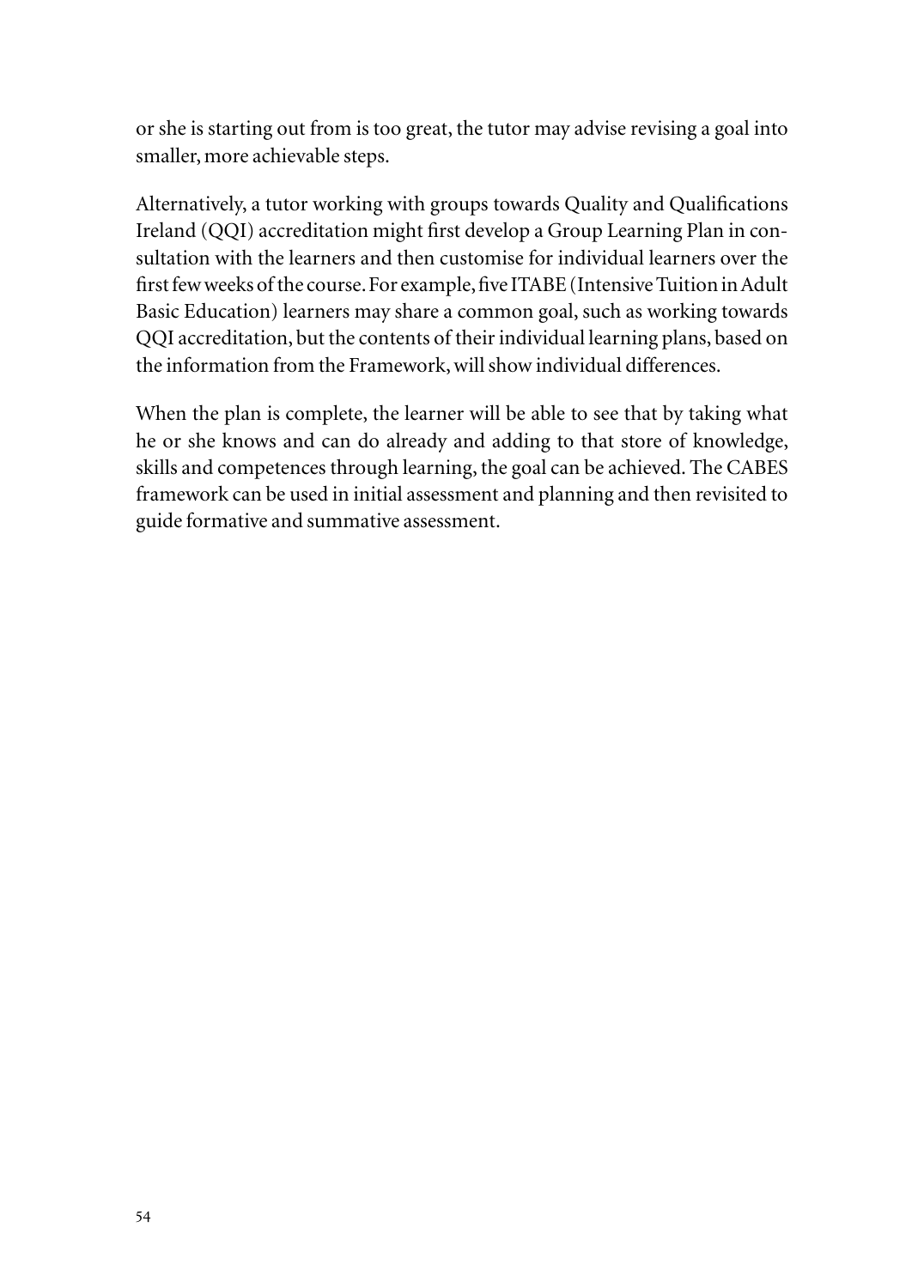# **Table 1: Sample CABES Framework Template using a goal-focussed backwards planning model**

| <b>Learner Name:</b><br>Learner Goal: Where do I want to go? |                                                                                                                                                                                      |                    |                                                                                                                                                   |
|--------------------------------------------------------------|--------------------------------------------------------------------------------------------------------------------------------------------------------------------------------------|--------------------|---------------------------------------------------------------------------------------------------------------------------------------------------|
|                                                              |                                                                                                                                                                                      |                    |                                                                                                                                                   |
| Framework<br>Headings                                        | Where am I starting out<br>from?                                                                                                                                                     | What do I<br>need? | What does reaching this<br>goal look like?                                                                                                        |
| Background<br>knowledge                                      | What relevant information,<br>observations and experiences<br>does the learner bring to the<br>learning?                                                                             |                    | Factual or conceptual<br>knowledge, e.g. terms,<br>concepts, facts and other<br>information                                                       |
| Familiarity<br>with texts,<br>tools,<br>technologies         | What equipment, tools and<br>materials can the learner<br>already use that will help him/<br>her?                                                                                    |                    | Texts, technologies and<br>other tools that will be<br>used.                                                                                      |
| Language<br>practice<br>(verbal and<br>mathematical)         | What kinds of language<br>practices does the learner use<br>every day or in the past?                                                                                                |                    | Examples of the kinds of<br>language tasks involved<br>e.g. reading, interpreting<br>and expressing<br>information and ideas.                     |
| Social<br>experience                                         | What experience has the<br>learner of interacting social<br>situations similar to classroom<br>experience and those<br>associated with achieving the<br>learning goal?               |                    | Social contexts and social<br>interactions involved.                                                                                              |
| Self-awareness                                               | How does this goal link to the<br>learner's motivation? Can<br>the learner identify/reflect on<br>previous learning experiences<br>and identify personal strengths<br>or weaknesses? |                    | Learning skills and<br>problem solving<br>strategies, organisational<br>skills, applications of<br>learning, sense of well-<br>being and success. |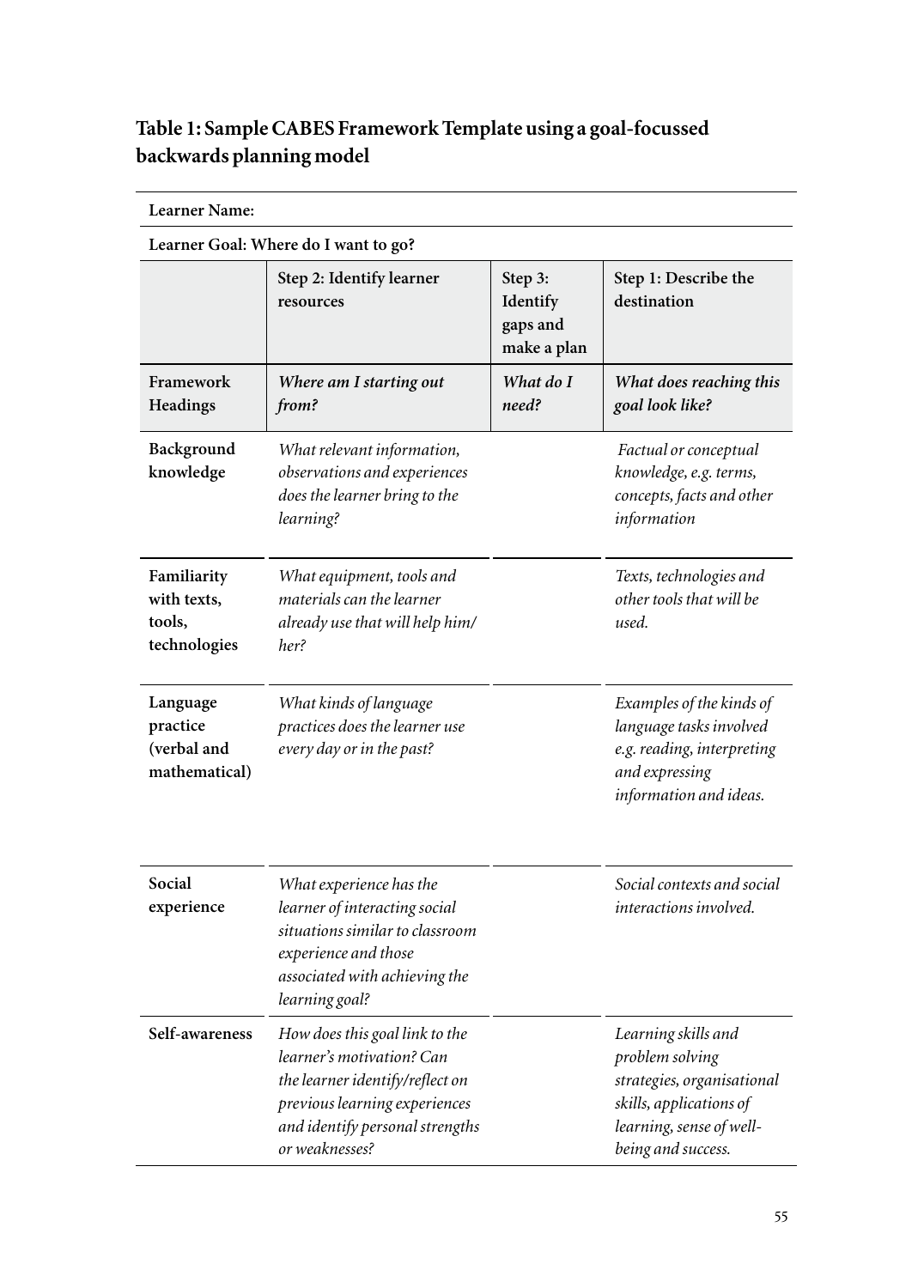#### **Key strengths of the Framework**

*The Framework uses a 'wealth model' in its approach to teaching and learning.* The CABES Framework is designed to place the learner at the centre of their own learning experience. By including a focus on the resources the learner has already, as well as naming learning needs, the CABES Framework identifies the learner as an essential resource for their own learning. Tutors are then encouraged to plan learning experiences that will maximise learner opportunities to utilise their resources.

#### *The CABES Framework emphasises a holistic view of learning.*

Using a goal-oriented or 'backwards planning' approach in the framework helps tutors and learners to connect knowledge, skills and competences to a meaningful whole, an identified learning purpose. Moreover, the five factors in the Framework draw on and encourage tutors and learners to activate Multiple Intelligences (Gardner, 2011) as they learn. In addition, an explicit focus on inter- and intra-personal elements highlights the role that emotions can play in learning, both positively and negatively (Dirkx, 2011).

#### *The Framework is versatile.*

Tutors and learners outside the literacy services can use the Framework for thinking about and planning learning. For example, tutors could use the Framework to help identify key learner resources needed to participate effectively in a course; these can then inform initial assessment.

The Framework can also be used in conjunction with other assessment strategies. For example, in Clare it has been integrated with initial interview practices in a Department of Education and Skills programme, Back to Education Initiative (BTEI) and with initial assessment in ITABE.

*The Framework can aid planning learning to accommodate learning difference.* As stated above, learners may have a common goal, but do not have common starting points. The framework helps tutors and learners to identify individual starting points and learner needs within the context of the group goal. This can then help tutors and learners to customise a Group Learning Plan to meet individual learner needs. Tutors can help meet these needs by making adjustments to content, activities or assessment and/or providing additional help (within the module, parallel to the module or sometimes outside the module).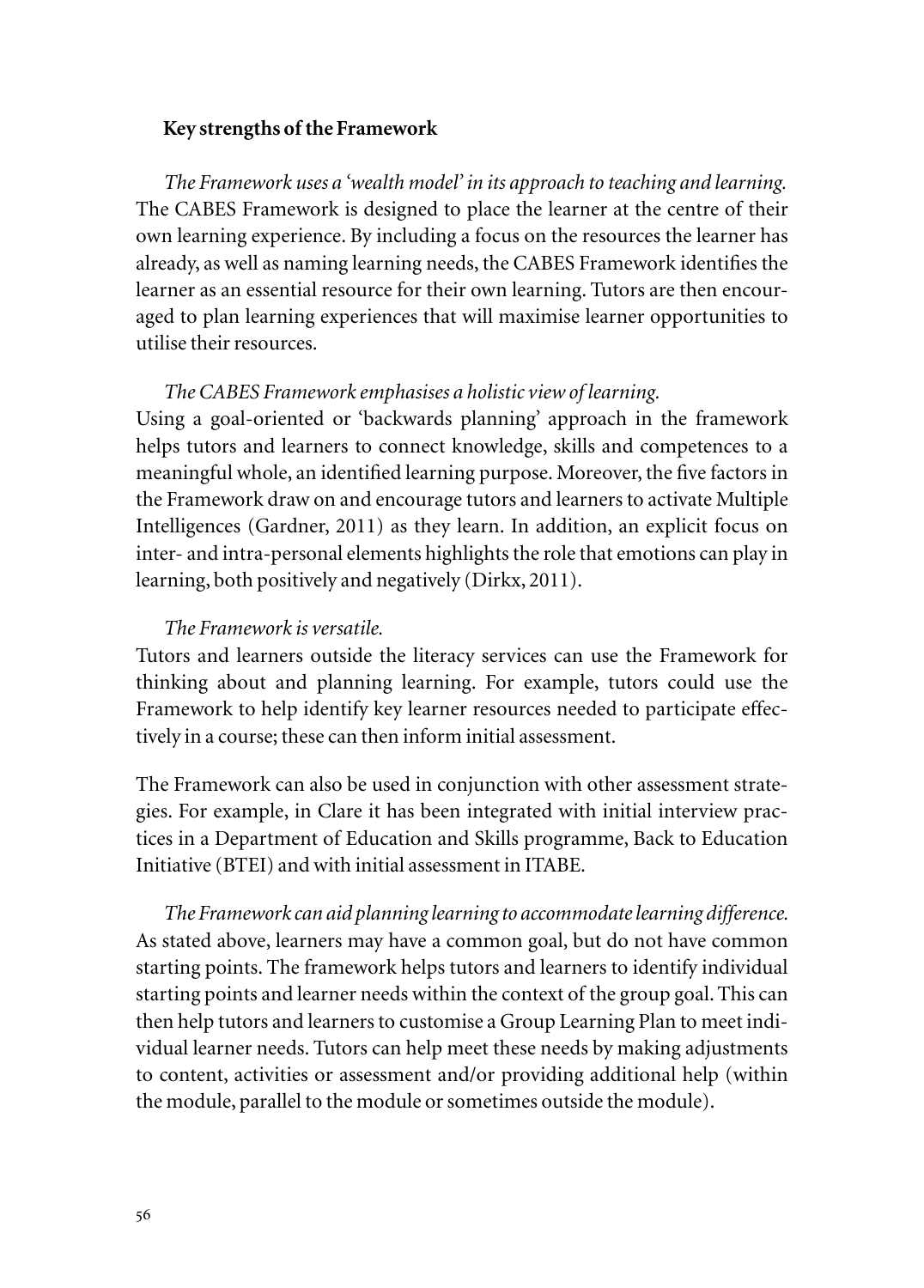# *The Framework can help raise tutor's awareness of the risk of 'cognitive overload'.*

Learners use their working memory to temporarily store and manage the information required to carry out complex cognitive tasks such as learning, reasoning, and comprehension. However, working memory has a limited store supply. When too many new learning elements are introduced at once, learners can experience what John Sweller (1998) described as 'cognitive overload', making it difficult to process information and complete tasks. Learners can experience stress, anxiety and frustration with a resultant negative impact on learning. Each of the five factors outlined in the CABES Framework can put pressure on working memory. When too many of these elements are new to the learner, cognitive overload is likely. The Framework can remind tutors to be aware of and limit the number of new learning elements introduce in a learning episode and so reduce the risk of 'cognitive overload'.

*The Framework identifies 'soft skills' as fundamental to the learning process.* The Framework raises the visibility of interpersonal and intrapersonal skills (including emotional and meta-cognitive awareness) necessary not only for learning but for competency outside of learning. The knowledge sub-strands on the NFQ (National Framework of Qualifications) highlight competences in role, context, learning to learn and insight at all levels of learning, but these are often seen as 'soft skills' informally acquired as a bonus to the more substantial content knowledge and skills.

In the CABES Framework 'soft skills' are integral to learning. They are what enable a learner to act on their learning outside the classroom. Planning for and building enabling outcomes into a learning plan means that their achievement by learners can then be recorded as part of learner progress. Moreover, this increased learning competence will result not only in better learner outcomes but also strengthen learner resilience and increase likelihood of further progression. Using the Framework can help learners to demonstrate that, while at times literacy and numeracy gains may at times be slight, significant progress has been made in other areas.

# **Final Thoughts**

The Framework was designed to meet two key challenges: the first was to expand tutors' and learners' perspectives on 'literacies' and what this means for teaching and learning. The second challenge was to try to ensure that, in an era of rapid change, the service would not lose the 'learner-centred' focus that is at the heart of not alone literacy, but all good learning.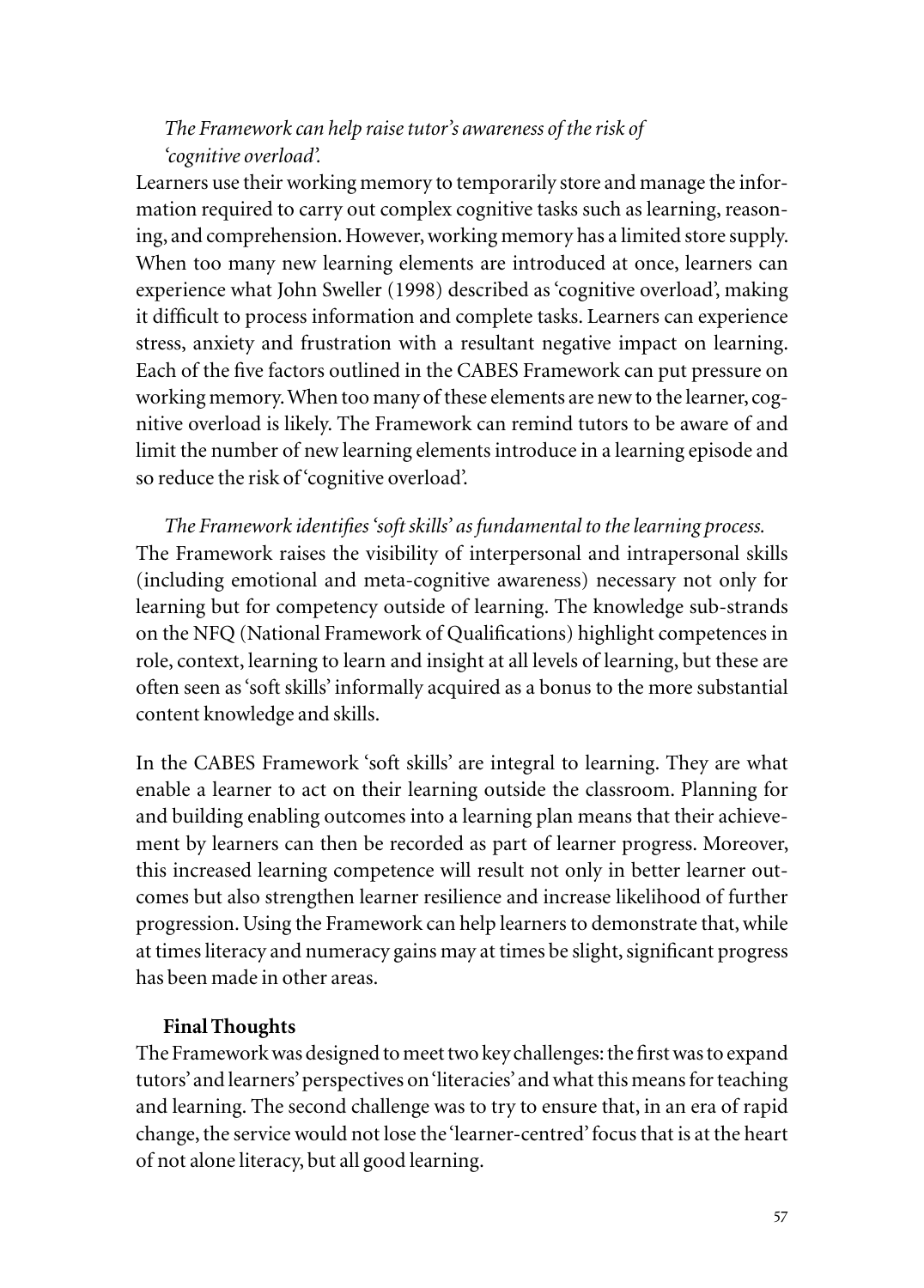These challenges are ongoing. Tutors joining the service come from a variety of backgrounds, some former volunteers, some with teaching experience in the formal sector, some with particular technical expertise. They all bring their own conceptions of what literacy is and what it means to teach and learn. The Framework may reinforce or it may challenge long held views. Tutors are really only convinced of the Framework's value when they find it useful in their own practice. Also, in recent times, adult education has come under pressure to perform in a way that may force 'old principles' to give way to more pragmatic concerns, e.g. meeting demands for standardisation and coping with reduced resources. The Framework therefore is presented not so much as providing a fixed solution, but rather a way of keeping a much needed dialogue open between tutors and learners as well as adult educators and key stakeholders.

The CABES Framework is a versatile and holistic framework that can be used with individuals and groups to plan and assess learning. Underpinned by theories of literacy as social practice, social and constructivist learning theory and principles of adult learning, the Framework guides tutors and learners through a learning dialogue. Most important, using the CABES Framework helps to ensure that a genuine adult learning experience, with an holistic focus on learning (i.e.one that integrates personal and social development with curricular knowledge and skills), is maintained across programme strands and throughout curriculum design and delivery

#### *For more information contact moira.greene15@gmail.com*

#### *References*

Adult Literacy Basic Skills Unit (nd), The Progress Profile (no date) London.

- Barton, D. & Hamilton, M. (1998) *Local literacies: reading and writing in one community*. London: Routledge.
- Barton, D., Hamilton, M. & Ivanic, R. (2000) *Situated Literacies: Reading and Writing in Context*, New York: Routledge.
- Barton, D. (2007) *Literacy: An Introduction to the Ecology of Written Language*. London: Blackwell.
- Barton, D. and Tusting, K. (2005) *Beyond Communities of Practice*. Cambridge: Cambridge University Press.
- Charnley, A. and Jones, H. (1987) *The Concept of Success in Adult Literacy*. London: The Basic Skills Agency.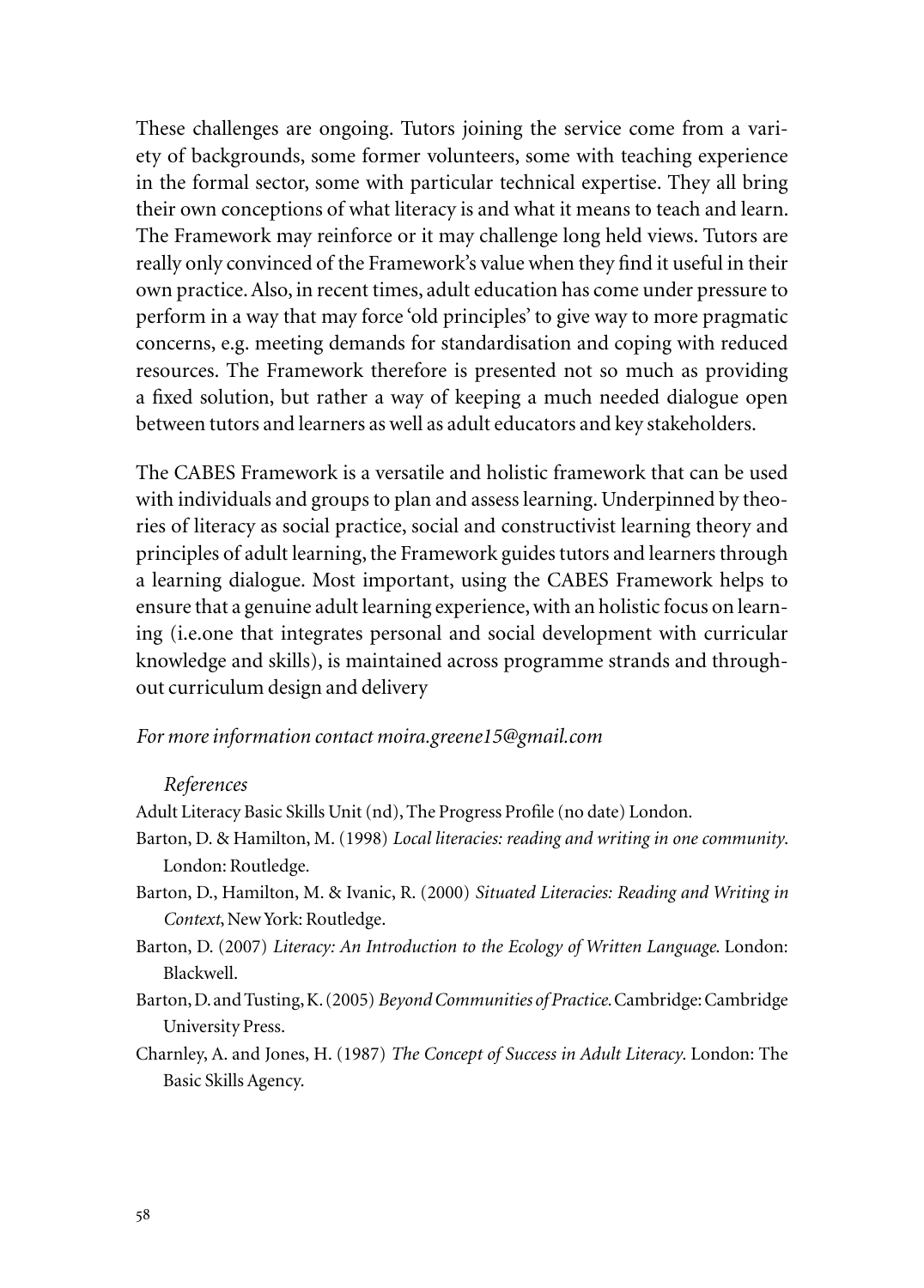- Department of Education & Skills (2013) *Adult Literacy Programme*-*Operational Guidelines for Providers.* retrieved from: www.education.ie/en/Schools-Colleges Services/Further-Education-and-Training/AdultLiteracy/Adult-Literacy-Programme-Operational-Guidelines-for-Providers.pdf
- Dirkx, J. (2011) 'The Meaning and Role of Emotions in Adult Learning', in Merriam, S. and Grace. A (ed.) *The Jossey-Bass Reader on Contemporary Issues in Adult Education*. San Francisco: Wiley.
- Gardner, H. (2011) *Frames of Mind: The Theory of Multiple Intelligences*. New York: Basic Books.
- Hughes, N and Schwab, I. (2010) *Teaching Adult Literacy: Principles and Practice*. Berkshire, UK: Open University Press.
- Kalantzis, M. and Cope, B. (2012) *Literacies*. Cambridge: Cambridge University Press.
- Kelleghan, T.,Weir, S., Ó hUallacháin, S., Morgan M. (1995), *Educational Disadvantage in Ireland*, Department of Education, Combat Poverty Agency, Educational Research Centre, Dublin.
- Krathwohl, D. (2002) A Revision of Bloom's Taxonomy: An Overview in *Theory into Practice*, Volume 41, Number 4, Autumn 2002 College of Education: Ohio State University.
- Kress, G. (2003) *Literacy in the New Media Age*. London: Routledge.
- Leu, D., Kinzer, C., Corio, J., Castek, J., & Henry, L. (2013) 'New Literacies: A Dual-Level Theory of the Changing Nature of Literacy, Instruction and Assessment' in Alvermann, D. et al (ed.) *Theoretical Models and Processes of Reading* (6th ed.) International Reading Association retrieved from www.reading.org/Libraries/books/ IRA-710-chapter42.pdf
- NALA (2005) *Guidelines for Good Adult Literacy Work*. Dublin: NALA
- NALA (2011) *1980–2010: A Living History*, accessed from https://www.nala.ie/sites/ default/files/publications/nala\_1980–2010\_a\_living\_history.pdf
- Oates, T. (2002) *Key Skills/Key Competencies: Avoiding the Pitfalls of Current Initiatives* in Contributions to the Second DeSeCo Symposium accessed at www.oecd.org/education/skills-beyond-school/41529505.pdf
- OECD (1997) 'Literacy Skills for the Knowledge Society' in *International Adult Literacy Survey*, Paris: OECD.
- PIAAC Literacy Expert Group (2009) PIAAC *Literacy: A Conceptual Framework*. Paris: OECD.
- Smyth, E. (1999), 'Educational Inequalities among School Leavers in Ireland' 1979–1994'. *Economic and Social Review* Vol 30, July: 267–284.